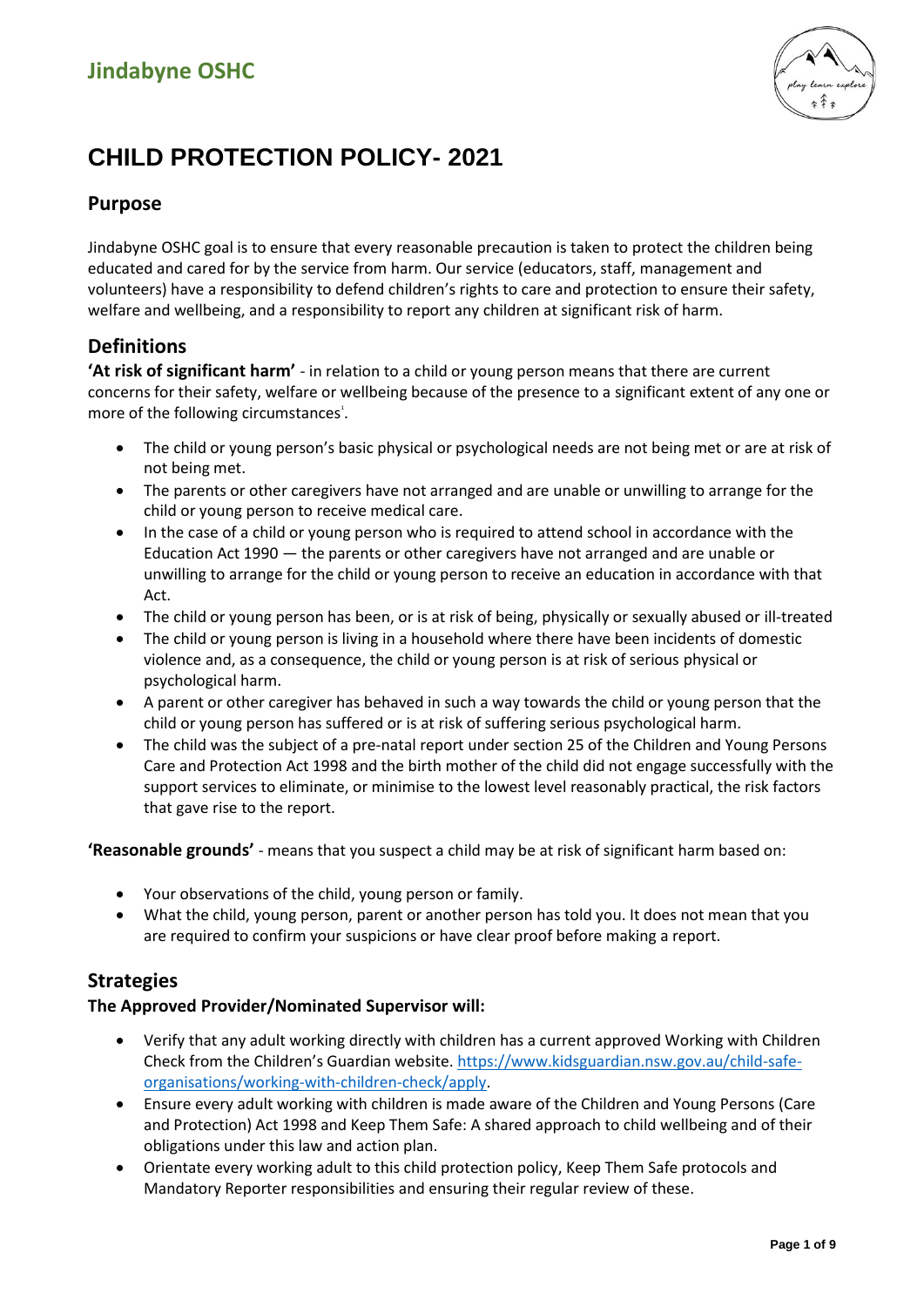

• Provide free Child Safe eLearning as part of the induction for staff upon commencement <http://www.kidsguardian.nsw.gov.au/child-safe-organisations/child-safe-elearning>

#### **Responsibilities of the Educators and Staff**

- Develop trusting and secure relationships with all children at the service.
- Make reports of current concerns for any child at risk of significant harm to the Child Protection Helpline for Mandatory Reporters.

### **Documentation of current concerns**

#### **The Approved Provider/Nominated Supervisor will**

- Support staff through the process of documenting and reporting current concerns of children at risk of significant harm.
- Provide all staff and educators with clear guidelines around documentation.

#### **Educators and staff will:**

- Make a record of the indicators observed that have led to the belief that there is a current risk of significant harm to a child or young person. Information on indicators of risk of significant harm are outlined in the NSW Mandatory Reporter Guide which is accessible at [https://reporter.childstory.nsw.gov.au/s/mrg.](https://reporter.childstory.nsw.gov.au/s/mrg)
- Discuss any concerns with the Nominated Supervisor of the service. Advise the Nominated Supervisor of their intention to make a report to the Child Protection Helpline (132 111).
- Advise the Nominated Supervisor when a report has been made to the Child Protection Helpline.

### **Mandatory Reporting**

#### **The Approved Provider/Nominated Supervisor will:**

- Provide all staff and educators working directly with children with access to the Child Protection Policy and the Mandatory Reporter Guide to assist them in their reporting.
- Provide all staff and educators working directly with children with access to the Child Wellbeing and Child Protection NSW Interagency Guidelines; and Display the Child Protection Helpline number for Mandatory Reporters (132 111) on all phone and lists of emergency contact number in the interests of timely reporting.

#### **Educators and Staff will:**

- In an emergency, where there are urgent concerns for a child's health or life, it is important to contact the police, using the emergency line '000'.
- Use the Mandatory Reporter Guide, answer the questions relating to concerns about a child or young person. At the end of the process, a decision report will guide them as to what action to take. The Nominated Supervisor is available if staff require assistance to use this online tool.
- If the Mandatory Reporter Guide determines that there are grounds to suspect a risk of significant harm to a child or young person, phone the Child Protection Helpline on 132 111. Reports can also be made using the Reporting Fax form, available from the Family and Community Services website or you could make an eReport [http://www.community.nsw.gov.au/preventing-child-abuse-and](http://www.community.nsw.gov.au/preventing-child-abuse-and-neglect/resources-for-mandatory-reporters/how-to-make-a-report)[neglect/resources-for-mandatory-reporters/how-to-make-a-report](http://www.community.nsw.gov.au/preventing-child-abuse-and-neglect/resources-for-mandatory-reporters/how-to-make-a-report) .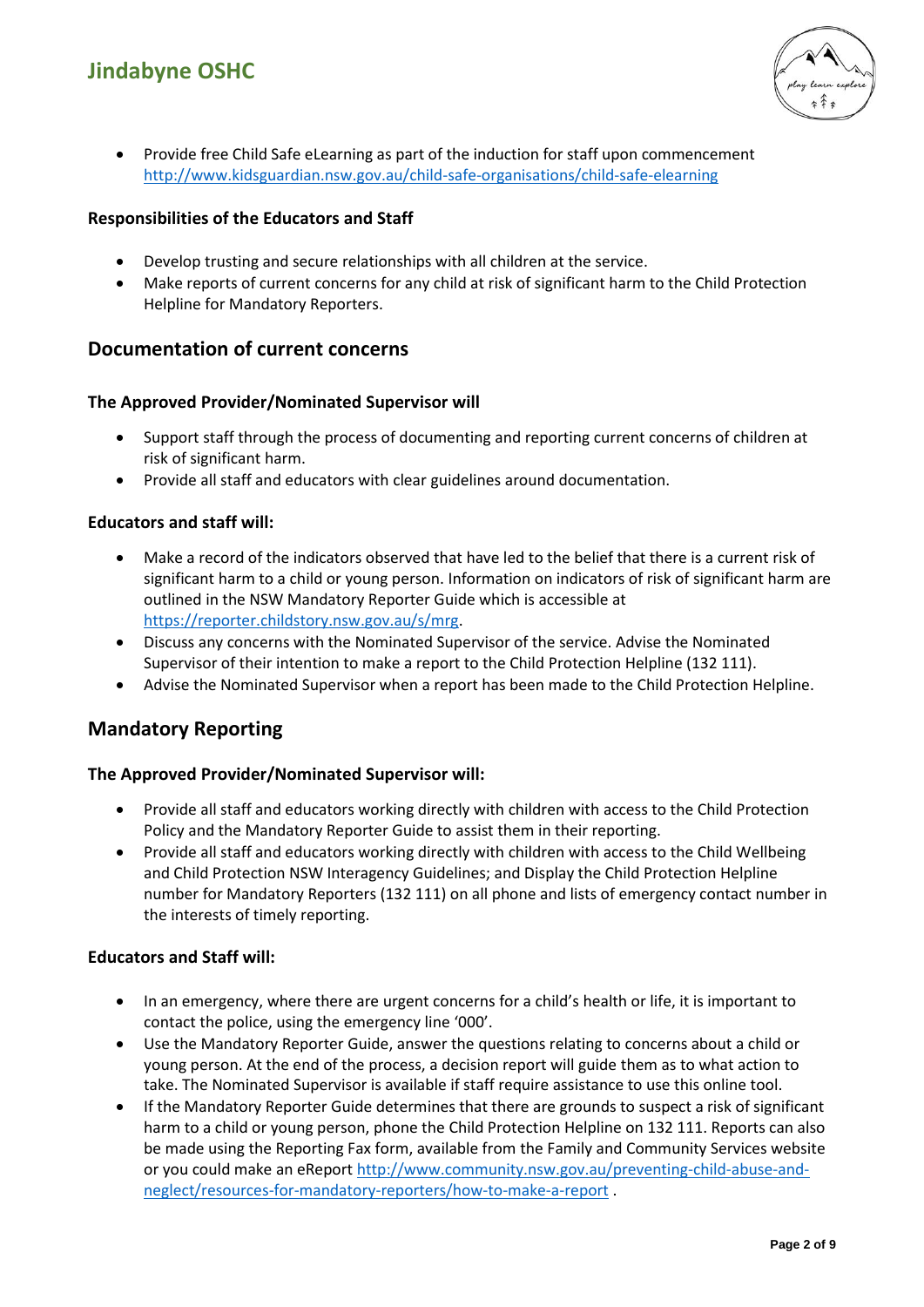

- Mandatory reporters should note that the legislation requires that they continue to respond to the needs of the child or young person (within the terms of their work role) even after a report to the Child Protection Helpline has been made.
- If the Mandatory Reporter Guide determines that an educator or staff member's concerns do not meet the risk of significant harm threshold they do not need to make a report to the Family and Child Protection Helpline, however, they should discuss the matter with the Nominated Supervisor to determine whether the child or family would benefit from the assistance of another agency.
- The staff member or educator should monitor the situation and if they believe there is additional information that could be taken into account. Please refer to the above information if required.

## **Disclosure of Abuse**

#### **Educators and staff will:**

- React calmly to the child making the disclosure;
- Listen attentively and later write down the child's exact words;
	- o Provide comfort and care to the child.
	- o Follow the steps for reporting as per the Mandatory Reporter Guide.
- Reassure the child or young person that: It is not their fault;
	- o It was right to tell.
	- o It is not OK for adults to harm children no matter what.
	- $\circ$  Explain what will happen now that it is part of your job to tell people who can help the child or young person.

#### **Educators and staff will not:**

- Prompt the child for further details or ask leading questions which would make the child feel uncomfortable or has the potential to jeopardise any future legal proceedings that may arise as a result of any investigation.
- Promise them that everything will "be alright" now that they have made the report or promise a change of circumstances.

## **Allegations of abuse against staff, educators, volunteers or students**

#### **The Approved Provider/Nominated Supervisor will:**

- Develop and maintain a system of appropriate record keeping for all allegations to ensure detailed documentation is made and stored as required.
- Take all allegations of abuse seriously and clarify what is being alleged with the person who is making the allegation.
- Assess whether or not a child or young person is 'at risk of significant harm' and, if so, make a report to the Child Protection Helpline.
- Determine whether or not the allegation is a reportable allegation, a reportable conviction, or reportable conduct, or a vexatious complaint. For determination, reference will be made to: [www.ombo.nsw.gov.au/publication/PDF/guidelines/Child%20Protection%20in%20the%20workplac](http://www.ombo.nsw.gov.au/publication/PDF/guidelines/Child%20Protection%20in%20the%20workplace.pdf) [e.pdf.](http://www.ombo.nsw.gov.au/publication/PDF/guidelines/Child%20Protection%20in%20the%20workplace.pdf)
- Make notifications of reportable allegations and reportable convictions to the NSW Ombudsman within 30 days of receipt fro[m https://www.ombo.nsw.gov.au/what-we-do/our](https://www.ombo.nsw.gov.au/what-we-do/our-work/employment-related-child-protection)[work/employment-related-child-protection.](https://www.ombo.nsw.gov.au/what-we-do/our-work/employment-related-child-protection)
- Consider whether or not the police need to be informed of the allegation and if so, make a report.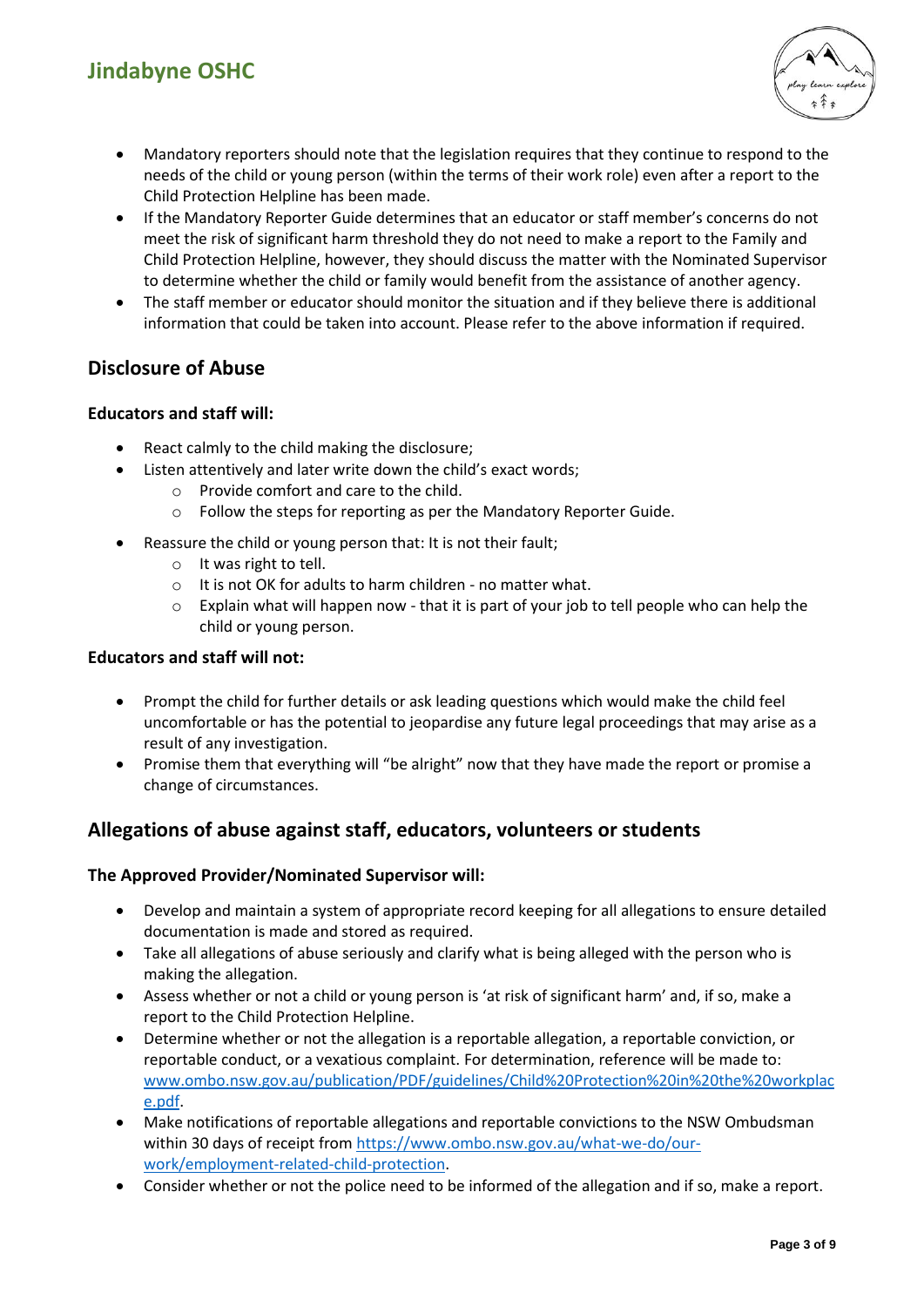## **Jindabyne OSHC**



- If a report is made to the police, complete a SI01Notification Of Serious Incident Form and submit to Department of Education and Communities within 24 hours of the incident.
- If a report has not been made to the police, complete a NL01 Notification of Complaints and Incidents (other than serious incidents) Form and submit to the Department of Education and Communities within 7 days of the incident.
- Ensure confidentiality is maintained at all times and that systems are in place to deal with any breaches of confidentiality.
- Undertake a risk management approach following an allegation to ensure the protection and safety of children, staff and visitors to the service. Based on this risk assessment, decisions will be made in order to manage the risks that have been identified.
- Develop an investigation plan of the matter. Obtain relevant information from a range of sources. This may include a statement from the person who made the allegation; statements from witnesses and a statement from the person against whom the allegation has been made and any other relevant documentation; If the allegation is being investigated by Family and Community Services or the Police, the service will be guided by their advice as to whether they should independently investigate the allegation.
- If the investigation is carried out by the service, the information that has been gathered will be assessed and a finding made as to whether the allegation is false, vexatious, misconceived, not reportable conduct, not sustained or sustained. The reasons for the finding will be clearly recorded to ensure that the decision-making has been transparent.
- The educator, volunteer or student will be advised of the outcome of the investigation in writing. Advice will be provided about the investigation finding and any follow up action that may be required. Advice will also be provided about any rights of appeal and the person will be advised that the NSW Ombudsman has been notified and the Office of the Children's Guardian also notified of the relevant employment proceeding (if relevant).
- Part B of the NSW Ombudsman Notification form will be completed and sent to the Child Protection Division, NSW Ombudsman with all supporting documentation gathered during the investigation.
- Family and Community Services will also be informed of the outcome of the investigation.

## **Informing the Educator, Volunteer, Student**

#### **The Approved Provider/Nominated Supervisor will:**

- Treat the staff member/educator/volunteer/student with fairness at all times and uphold their employee rights at all times.
- Depending on the nature of the allegation, arrange to inform the person immediately (though be guided by the advice of FaCS or the police).
- Arrange for the person against whom an allegation has been made, to have a support person attend the meeting. This support person must not participate in the discussions throughout the meeting.
- Make accurate documentation of all conversations, and ensure all records are kept confidentially.
- Offer counselling or support to the person subject to the allegation.
- Depending on the nature of the allegation made, the person subject to the allegation may be suspended pending further investigation.
- After all investigations are completed, provide the educator/carer/volunteer with verbal and written notification of the outcome of the investigation.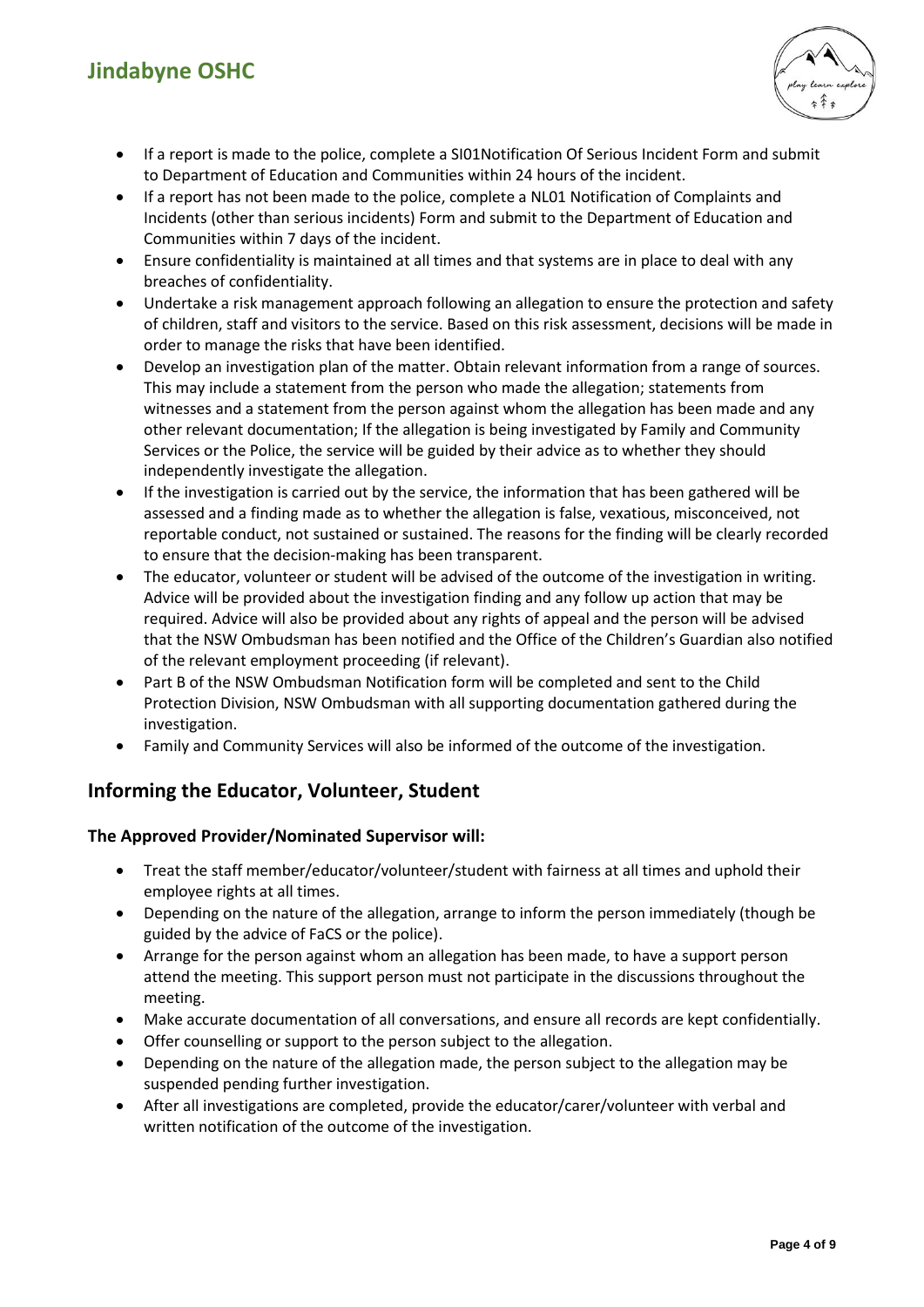## **Jindabyne OSHC**



## **Rights of all parties**

- The decision making process throughout the investigation will be based on the safety and wellbeing of the child/ren and the staff/carers/carer's household members.
- Consideration will be taken in relation to actual or potential 'conflicts of interest' that may be held by the investigator.
- All reportable allegations will be notified to the Ombudsman. The person, against whom the allegation has been made, will be notified of this and will also be notified of the investigation find and follow up action, including the notification to the Office of the Children's Guardian if relevant.
- The person, against whom the allegation has been made, will be notified of any appeal mechanisms if they are not satisfied with the investigation process or the outcome of the investigation.
- The Approved Provider, Nominated Supervisor, or other nominated person who conducts the investigation, will ensure that they act without bias, without delay and without conflict of interest.
- All parties can complain to the Ombudsman if they are not satisfied with the conduct of the investigation.

## **Confidentiality**

Children, staff and volunteer conversations will be handled in a confidential manner at all times. Any allegations against a staff member will also remain confidential. All people involved should feel as though their voice is heard but spoken in confidence. It is against policy to share information with others regarding child abuse or child protection issues outside of the service protocol to handling a child protection case.

| <b>Neglect</b>                                                                                                                      | <b>Physical Abuse</b>                                                                                                       | <b>Sexual Abuse</b>                                                                                                                                 | <b>Emotional Abuse</b>                                                   |
|-------------------------------------------------------------------------------------------------------------------------------------|-----------------------------------------------------------------------------------------------------------------------------|-----------------------------------------------------------------------------------------------------------------------------------------------------|--------------------------------------------------------------------------|
| Child smells of urine,<br>body odour, un-<br>showered                                                                               | Head injuries/adult bite<br>marks                                                                                           | Change in eating<br>habits                                                                                                                          | Severe developmental<br>gaps                                             |
| Dirty clothing/clothing<br>worn the day before                                                                                      | Flinches when arms are<br>raised at them                                                                                    | Writes, draws, plays<br>or dreams of sexual<br>or frightening images                                                                                | Low self esteem                                                          |
| Visibly dirty body                                                                                                                  | Disclosure of abuse                                                                                                         | Disclosure of abuse                                                                                                                                 | Insecure attachment to<br>carer/parent                                   |
| Child appears to<br>always be hungry or is<br>severely obese                                                                        | <b>Behavioural indications</b><br>-Bedwetting<br>-Hyperactivity<br>-Aggression<br>-Uncommunicative<br>-Frightened of parent | Mimics adult like<br>sexual<br>behaviours/language<br>and knowledge                                                                                 | Poor emotional<br>stability                                              |
| Parent not seeking<br>medical treatment<br>when needed<br>-Vomiting<br>-Diarrhoea<br>-Ear Infections<br>-Temperatures<br>-Body Rash | <b>Bruises in sensitive</b><br>areas<br>-Under arms<br>-Inner thighs<br>-Back<br>-Bum<br>-Torso<br>-Neck and Face           | <b>Other Signs</b><br>-Pain during urination<br>-Bed wetting<br>-Resistant to change<br>clothing<br>-Performs sexual<br>acts with other<br>children | Seem to be in a never<br>ending state of stress,<br>anxiety, uncertainty |

## **Signs of Abuse**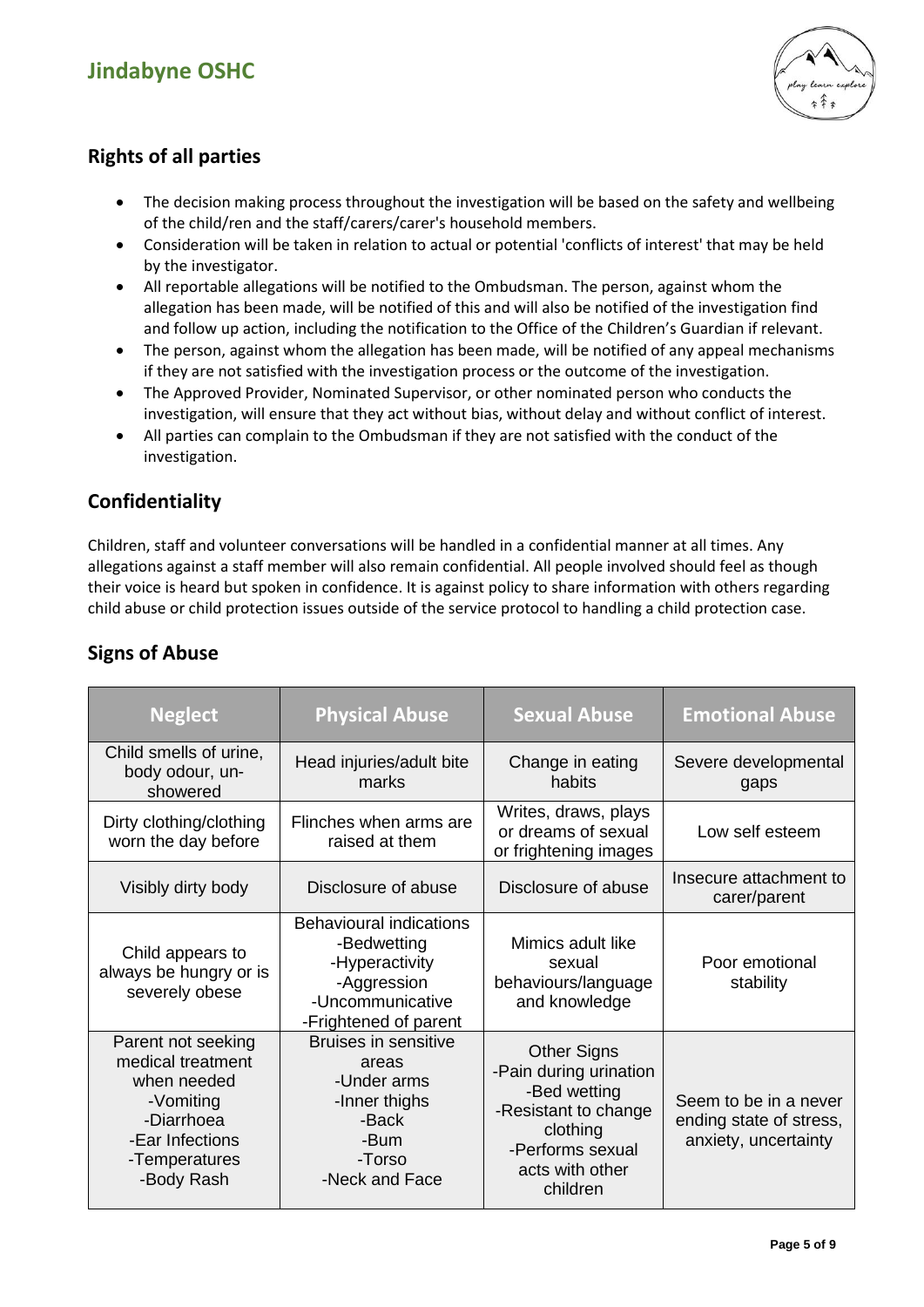

## **Helpful information for Family and Community Services**

Once you have gone through the Mandatory Reporters Guide – and the conclusion is the make a report, there is a list of information that the FaCS might ask for.

| Child's Name                                        |
|-----------------------------------------------------|
| Date of Birth                                       |
| Child's Address                                     |
| Household Background (Who lives in the house)       |
| Where the child is currently located (school, home) |
| Family Members Date of Birth (Siblings, parents)    |
| Description of what happened                        |
| <b>Family Culture</b>                               |
| Caseworker may ask other questions                  |

### **Procedure**

- 1. Each situation of abuse is different to the other. Gathering facts and information about each case to respond effectively is necessary to ensure child safety and wellbeing. This can include but not limited to:
	- $\circ$  Take down notes record what is observed or heard then sign and date the note. If not a serious case, be sure to continue taking down notes and sign and date each day observed.
	- o Consult with Supervisor When you are unsure of what to do, get advice from your Nominated Supervisor or Responsible Person.
	- $\circ$  Understand policy After discussing with your supervisor it is then crucial to come up with a plan of action. What are you going to do next?
	- o Speak with professionals Get confidential advice from professionals who may be able to give you some ideas on what steps to take. Make sure to look at the ChildStory Reporter which has the NSW Mandatory Reporters Guide and has decision trees to choose from <https://reporter.childstory.nsw.gov.au/s/mrg>
	- $\circ$  Conversation with the Child With respect for the child, listen to them and gather any information they mention.
	- o Conversation with parents/carer While keeping the safety and wellbeing of the child at the forefront of your mind, have a conversation with the family to find out more information.
- 2. After information is gathered and documented appropriately, next you need to communicate to the Nominated Supervisor about what your findings are and they should report the child protection issue.
- 3. If the Nominated Supervisor does not make a report, it is your obligation to make a report if you believe you have reasonable grounds that a child is in need of protection.
- 4. The last step is to follow the mandatory reporters guide step by step.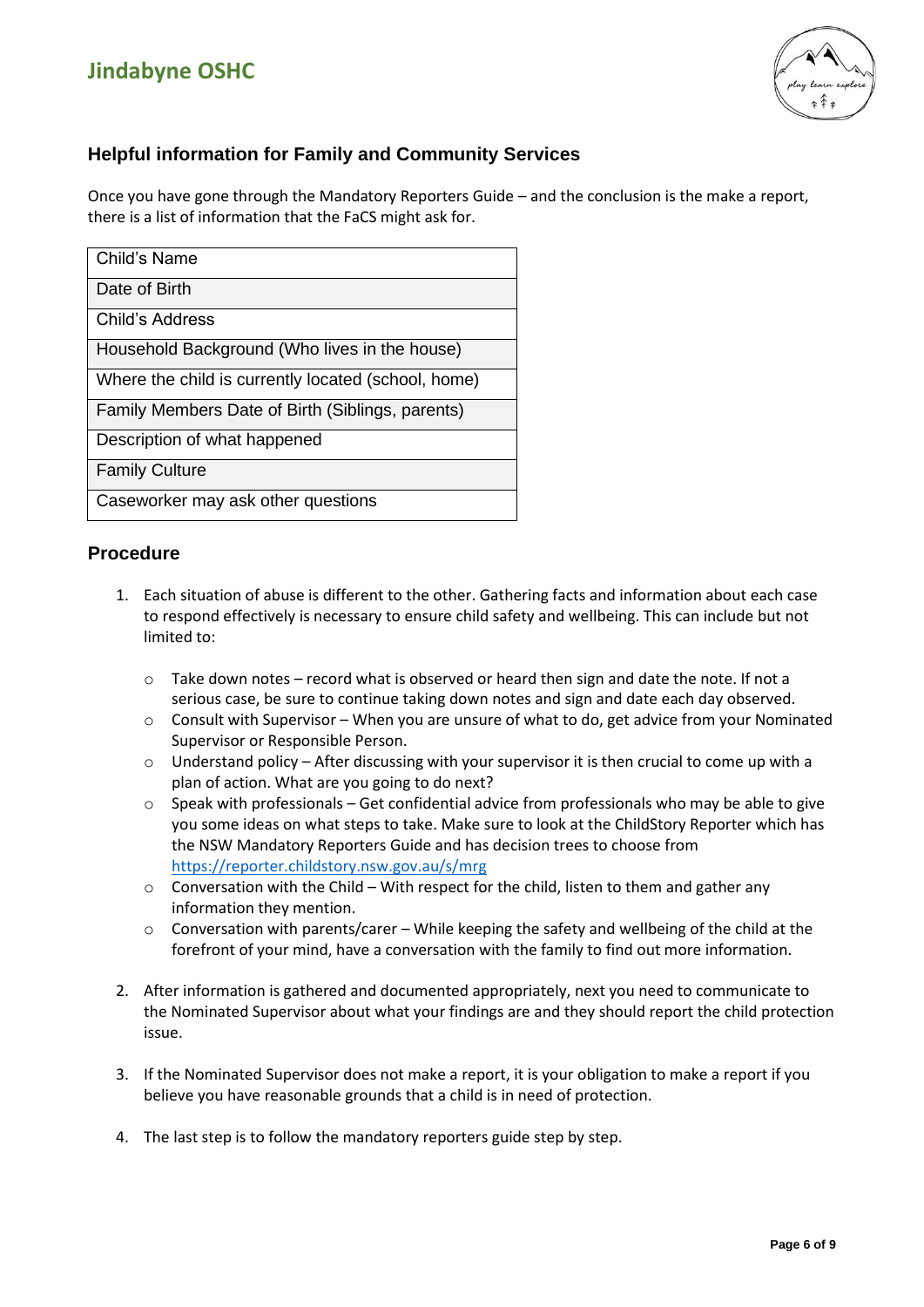

## **Definitions, Terms & Abbreviations**

| <b>Term</b>               | <b>Definition</b>                                               |
|---------------------------|-----------------------------------------------------------------|
| <b>AVO</b>                | Apprehended Violence Order                                      |
| <b>DVO</b>                | Domestic Violence Order                                         |
| <b>MRG</b>                | <b>Mandatory Reports Guide</b>                                  |
| <b>Mandatory Reporter</b> | Responsible for reporting a child at risk to Community Services |
| Code of Conduct           | Set of rules outlining rules and responsibilities               |
| Abuse                     | Regular or repeated cruelty and or violence toward an entity    |
| At Risk                   | Current concerns for safety, welfare or wellbeing of child      |
|                           |                                                                 |
|                           |                                                                 |

### **Related Statutory Obligations & Considerations**

**Australian Children's Education and Care Quality Authority (ACECQA)** http://www.acecqa.gov.au/ **Childwise** - https://www.childwise.org.au/NSW Government – Office of the Children's Guardian http://www.kidsguardian.nsw.gov.au/ **Children and Young Persons (Care and Protection) Act 1998 Child Protection (Working with Children) Act 2012 Children (Education and Care Services) National Law (NSW)** https://www.legislation.nsw.gov.au/#/view/act/2010/104a/full **Child Protection (Working with Children) Regulation 2013 Commission for Children and Young People Act 1998 Department of Education** - http://www.dec.nsw.gov.au/what-we-offer/regulation-and-accreditation/earlychildhood-education-care **Early Years Learning Framework (EYLF)** - http://files.acecqa.gov.au/files/National-Quality-Framework-Resources-Kit/belonging\_being\_and\_becoming\_the\_early\_years\_learning\_framework\_for\_australia.pdf **Education and Care Services National Regulations 2011**  http://www.legislation.nsw.gov.au/#/view/regulation/2011/653 **FaCS** - https://www.facs.nsw.gov.au/about\_us/contact\_us#districts **Kidsafe** - http://www.kidsafensw.org/ **Keep Them Safe** - http://www.keepthemsafe.nsw.gov.au/ **Mandatory Reporters Guide**- https://reporter.childstory.nsw.gov.au/s/mrg **NSW Health** - http://www.health.nsw.gov.au **National Quality Framework (NQF)** - http://acecqa.gov.au/national-quality-framework/ **Ombudsman Act 1974 Office of the Children's Guardian -** http://www.kidsguardian.nsw.gov.au/child-safe-organisations/childsafe-elearning

### **Related Telephone Numbers**

- Child Protection Helpline (24 hours) 132 111
- Early Childhood Education and Care Directorate 1800-619-113
- Family Court of Australia 1300 352 000
- Kidsafe 02 9845 0890
- National Child Abuse Helpline (9-5pm) 1800 991 099
- NSW Police Force 000
- NSW Ombudsman 9286 1000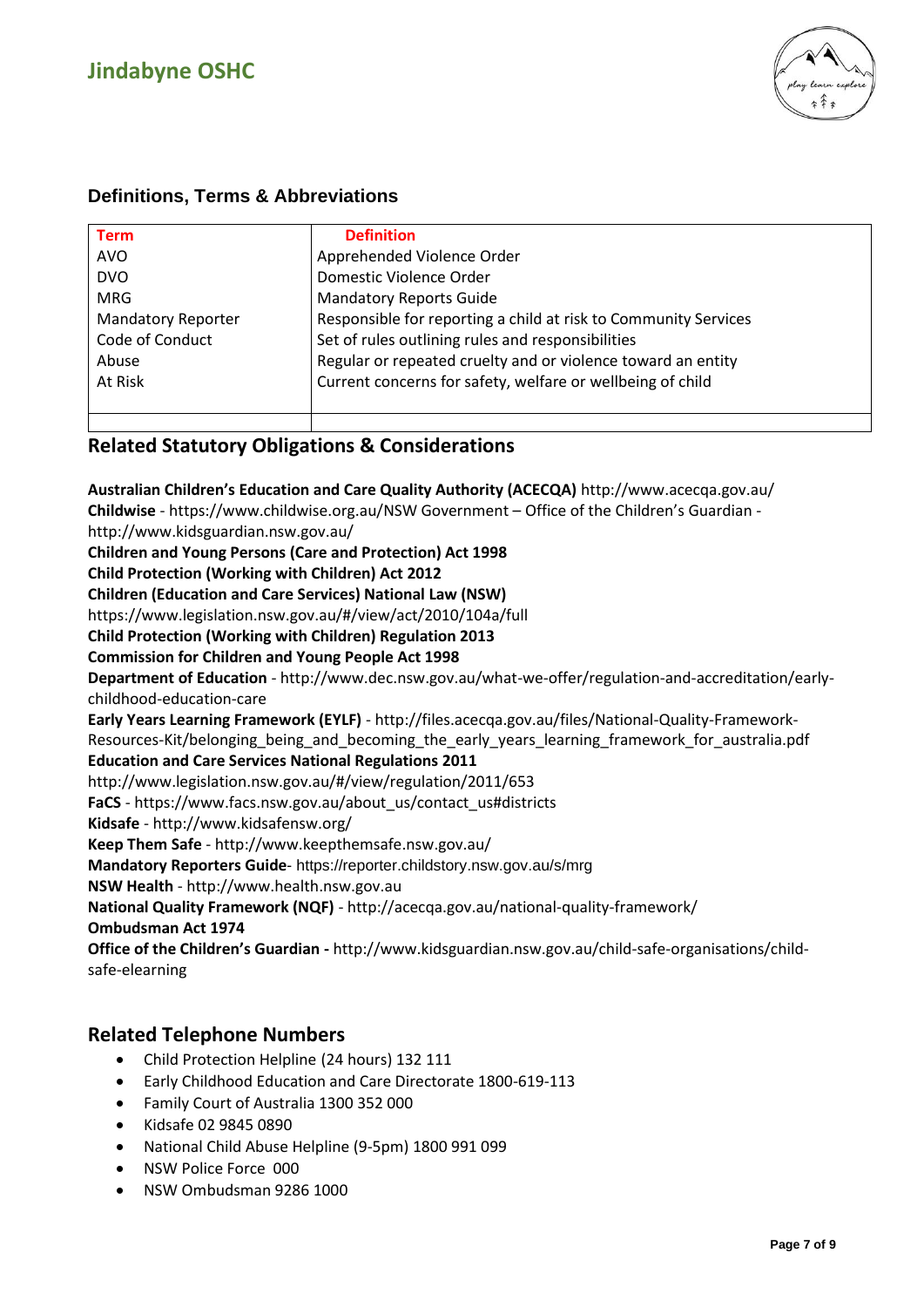

• Office of the Children's Guardian 9286 7219

## **Amendment History**

| <b>Date</b>                                                  | Amendment                                                                    | <b>Notes of Amendment</b> |
|--------------------------------------------------------------|------------------------------------------------------------------------------|---------------------------|
| 8 <sup>th</sup> August 2018<br>6 <sup>th</sup> February 2019 | <b>Policy Created</b><br>Child Protection Protocol added to<br>end of policy |                           |
| 12 <sup>th</sup> December<br>2019                            |                                                                              |                           |

This policy will be updated to ensure compliance with all relevant legal requirements every year. Appropriate consultation of all stakeholders (including staff and families) will be conducted on a timely basis. In accordance with Regulation 172 of the *Education and Care Services National Regulation*, families of children enrolled will be notified at least 14 days and their input considered prior to any amendment of policies and procedures that have any impact on their children or family.

| Date:               | 4 <sup>th</sup> January 2021           |
|---------------------|----------------------------------------|
| Version:            | 004                                    |
| Last Amended By:    | <b>Kylie Showman</b>                   |
| <b>Next Review:</b> | <b>July 2022</b>                       |
| Position:           | <b>Director / Nominated Supervisor</b> |

\* This policy has been approved by the Office of the Children's Guardian